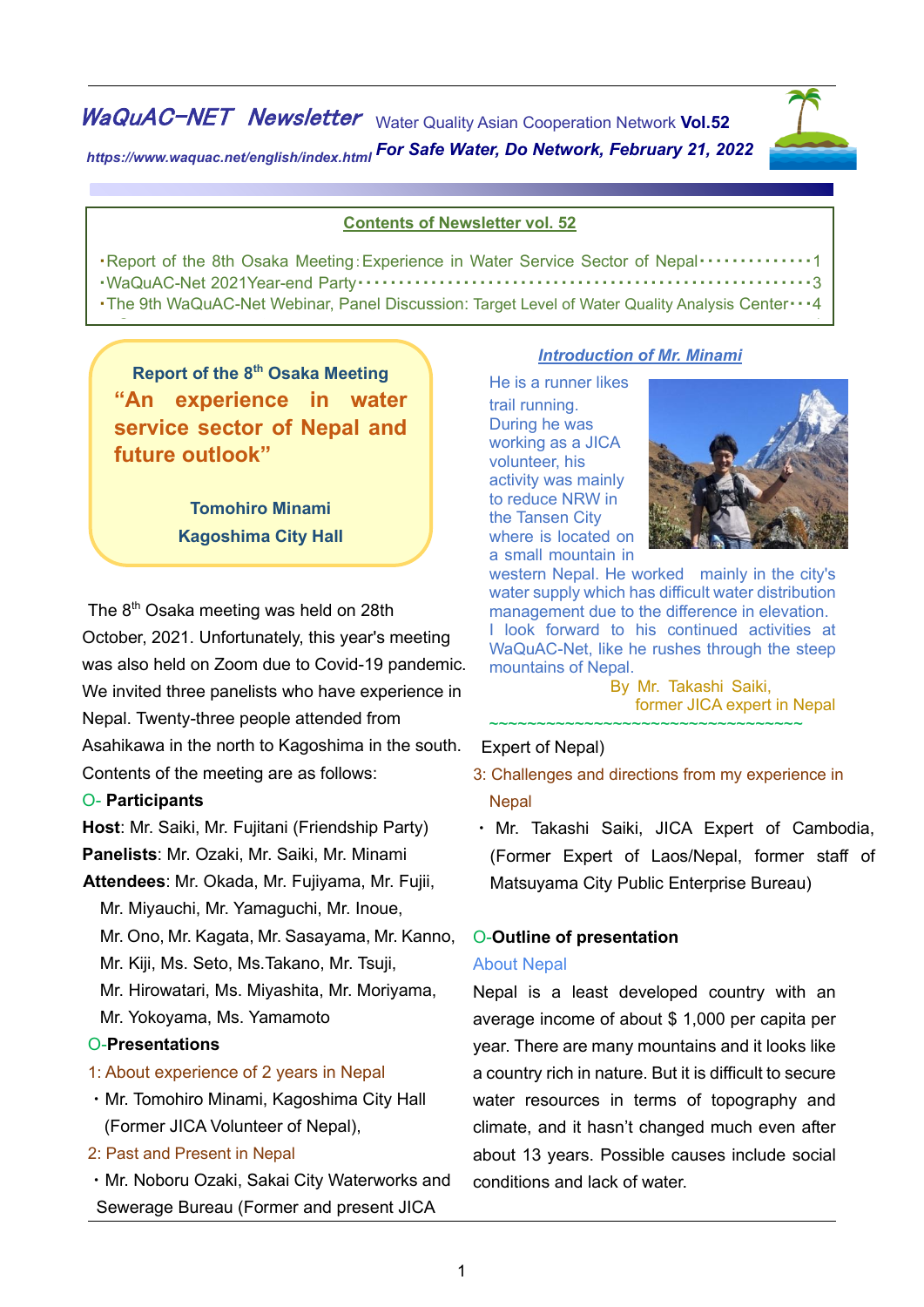### Situation of Water source and water supply

In many local cities including the capital Kathmandu, water is distributed by intermittent water supply, and even in the capital city, the frequency of water supply is about once a few days to a week (1.5 to 2 h/time). NRW ratio has an average 20% for Nepal as a whole (according to SDGs report published by the Government of Nepal in 2015), but it is estimated that it is about 40% by our perspective.

The quality of grand water is relatively stable, but arsenic was detected in some areas. And E. coli also was detected in the water sources by the sewage flowing nearby.

### Water quality management status

We can see many situations where the residual chlorine concentration is not properly managed. In local cities, devices that inject chlorine into water distribution pipes or transmission pipes are installed near the exits of elevated tanks,

but the staff don't repair after machine malfunction and I saw many cities where they put chlorine directly into the distribution reservoir.

# Prospects for future water supply business in **Nepal**

Since rolling blackout hasn't held at the capital, and the Melamuchi project has been completed, we hope the water quality level will be improved after enough water secure for distributing

As the number of Nepali members is increasing, we expect to be able to tackle to improve

the water supply situation in Nepal.

#### O- **Q&A session**・**friendship Party**

After the presentations, the attendees discussed actively with the panelists and enjoyed talking and drinking.

#### O-**Result of questionnaire**

We had 13 replies. It seems that there are many

participants who has some connections with Nepal this time. Most of all reviews were favorable and our contents were fitted to their expectations. Major replies are as follows.

# It was good opportunity to know current situation of Nepal including water supply.

# It is hoped that time will be managed more appropriately.

### O-**Impression**

I've attended first time to this meeting. And I'm pleased to have a valuable opportunity to give a presentation of my experience in Nepal and write a report of this meeting. Although it was held on Zoom, the scheduled time wasn't enough because everyone actively discussed and exchanged opinions on the water quality situation and water supply method in Nepal. And lastly the meeting was closed with online Osaka Ondo by Mr. Fujitani.

This time it was held on Zoom, so I think it was easy for people to attend. In the future, even after COVID-19 pandemic, if it's possible to attend in online along with the face-to-face meeting. I find it ease to attend more meetings because I live far away from the capital. However, I felt that there are still issues when using it in the field of international cooperation. For example, how do we build the relationship with participants on Zoom, we will have to



*Participants of the 8th Osaka Meeting*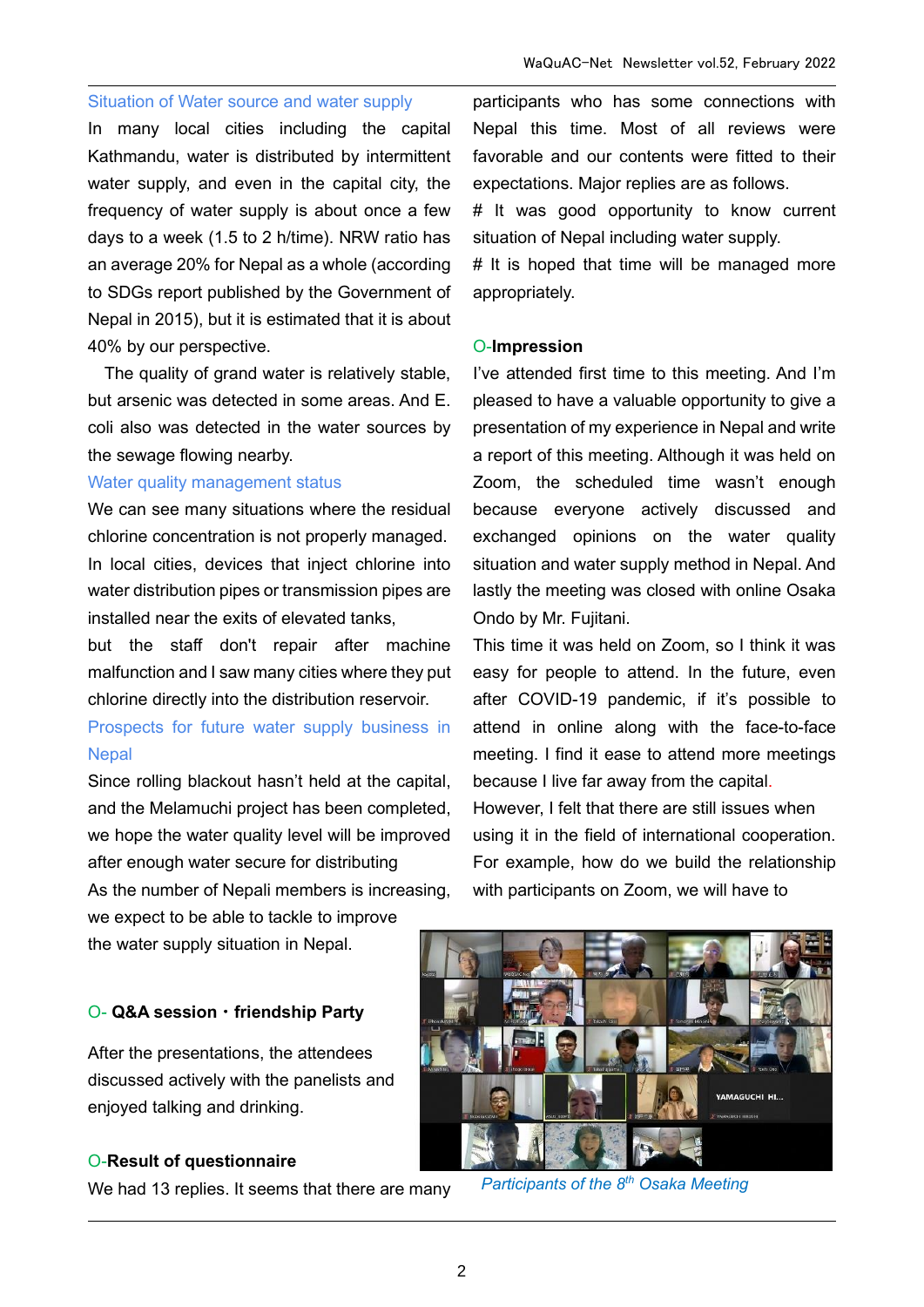consider time schedule when participants live in different time zone and attend the same meeting From now on, I felt that we need to figure better method out that making good use of face-to-face and online benefits.

Lastly, I deeply appreciate to panelists and attendees. Especially Mr. Saiki took on host despite a presenter, and Mr. Fujitani took on host of friendly party. I hope the 9th Osaka meeting will be held face-to-face.

# WAQUAC-MET 2021 YEAR-END PARTY

**~~~~~~~~~~~~~~~~~~~~~~~~~~~~~~~~~~~~**

# 23rd December 19:30~21:30

**~~~~~~~~~~~~~~~~~~~~~~~~~~~~~~~~~~~~**

The 2021 WaQuAC-Net Year-end Party was held by inviting special guests who were international students studying in the master's course of the University of Tokyo and Toyo University.

After the outbreak of COVID19 infection, the friendship parties have been held by the ZOOM method. However, it was pointed out that participants could not talk to each other, so new method, Spatial Chat was used for the Year-end Party. Guests were;

Ms. Mitria Widianingtias(Indonesia)

Ms. May Myat Mon (Myanmar)、

Mr. Sunti Chandaeng (Laos)、

Mr. Uwitonze Desire (Rwanda)

Mr. Christopher Gideon Gitonga Kamuruana (Kenya)

Other participants were as follows,

Ms. Asami, Mr. Igarashi, Mr. Ono, Ms. Kuniyasu, Mr. Sekimoto, Mr. Hirowatari, Mr. Minami,

Mr. Morita, Ms. Yariuchi, Ms. Yamamoto The total number of participants was 15 At the beginning, participants introduced

themselves in the SpatialChat. Then, Ms. Yariuchi

explained the activities of WaQuAC-Net to the guests. Continuously, she divided the participants into 4 gropes. (Mango, apple, grape, Banana). There were four tables with pictures of fruits on the PC screen of each participant, and under her guidance, the participants moved their face photos to the designated fruit tables. They could hear the voices of people near the same table and had a conversation. But they couldn't hear the voices of other tables at all.

They enjoyed a conversation for 20 minutes.

The next program was a toast. Everyone put on a speaker and called "JUMBO" (African style?) with Mr. Sekimoto, and raised the glass.

After the toast, it was time for the game. The guests played the lottery and each one reached a small gift.

As the participants got used to it, the second group conversation was time that the participants could move freely around the four tables and talk to the person they wanted to talk. At the end, they took a commemorative photo, and watched and listened to a video of the Christmas song. By the way, "Santa Claus" seems to have delivered the lottery presents to 5 guests on December 25th.

(By Ms. Yamamoto, WaQuAC-Net Office)



*All participants gathered at the mango table.*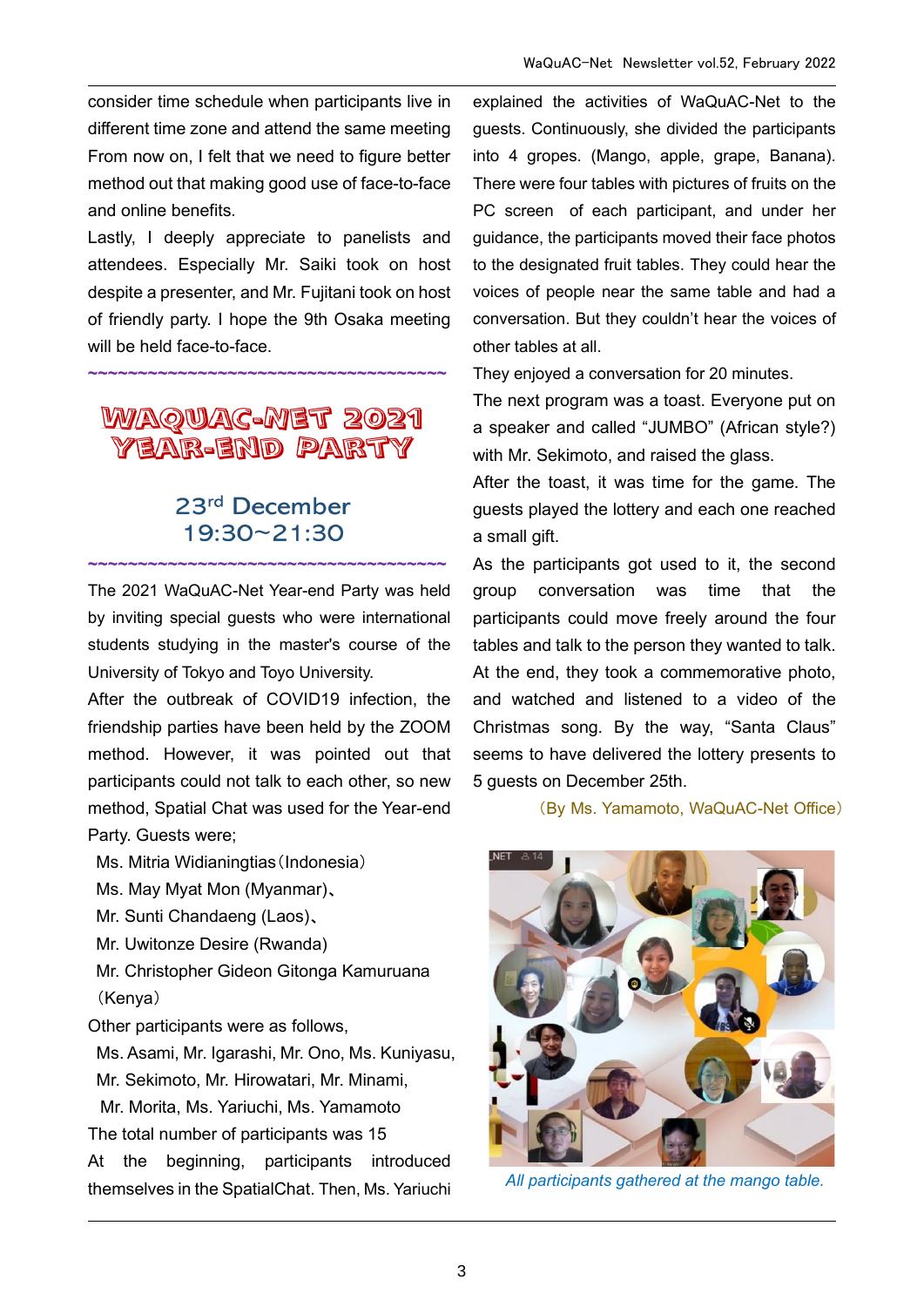# **The 9th WaQuAC-Net Webinar, Panel Discussion** Target Level of Water Quality Analysis Center in Developing Countries.

## **15th January, 2022**

The  $9<sup>th</sup>$  webinar was held on 15<sup>th</sup> January, 2022. The theme was "Target level of water quality analysis center (laboratory or lab) for water utility in developing countries". It was conducted in a panel discussion with three panelists and a moderator, who have a lot of experience in water supply management, water quality analysis and international cooperation.

# **1. Introduction of the moderator and three panelists**

### Moderator

Mr. Daiji Nagashio

- ・ Technical administrator of waterworks , Hanshin Water Supply Authority
- ・ Specialty: Business management of water supply utility, Water treatment engineering
- ・ Experience of international activity: JICA expert in Myanmar

### Panelists:

Mr. Hiroshi Sasayama

- ・ Former affiliation: Japan Water Works Association (JWWA), Yokohama City Waterworks Bureau (YWWB)
- ・ Specialty: Water quality analysis, Water quality management, GLP Auditor
- ・ Experience of international activity: Accepting trainees from overseas at YWWB,
- ・ Support of water quality management and strengthening of laboratory at JICA projects in Thailand, Cambodia and Vietnam.

### Dr. Yasuko Kamegai

- Occupation: Consultant, CTI Engineering International Co., Ltd.
- Expertise: Water supply management, water quality management, environmental protection
- Work experience in foreign countries related to water quality: Cambodia, Bangladesh, Panama, Serbia, Laos, Syria, etc. for lab construction, capacity development, survey, etc. not only for water supply but metrology, mining, environment.
- Dr. Yasuhiko MORITA
- Occupation: TEC International Co., Ltd
- ・ Expertise: Water quality analysis, Water quality management,
- ・ Main activities in developing countries: engaged technical assistance projects in Myanmar, South Sudan, Nepal, and Palestine for setting up the water quality analysis laboratories, capacity enhancement, and supporting procurement.

### **2.Presentations and Panel discussion**

Three panelists presented their experiences in developing countries using power points. After three presentations, the discussion started with the lead of the moderator, Mr. Nagashio. There was a lively exchange of opinions with the three panelists based on the issues pointed out by the moderator. Since the discussions were held from a wide range of perspectives, the following is a summary of the presentations and discussions arranged by issues.

## **1) Water quality management and drinkable water**

(**Dr. Kamegai**)**:** I have a very simple question whether supply water should drinkable. When I visited suburban area in Myanmar, I was shocked to hear that "we don't want to have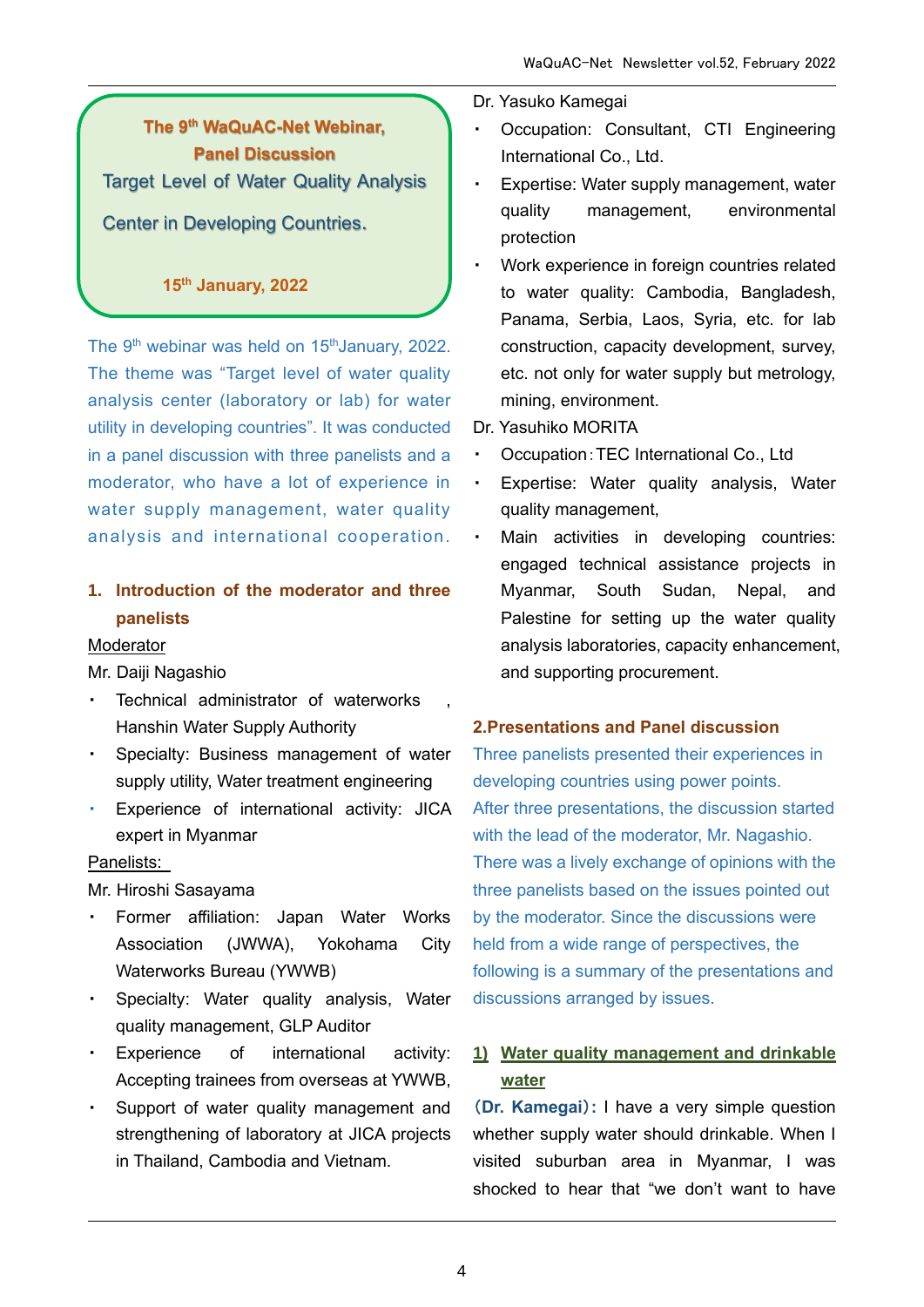drinkable water with higher price because we buy the bottled water." Actually, it was commonsense in that area. It was not only in Myanmar; I have heard similar opinions in many places.

( **Mr. Nagashio** ) **:** I also have experience in Myanmar, so I understand it well, but, if the water utility supplies water that people do not drink, what does it mean for the lab to check it?

**(Mr. SASAYAMA)**: I think that tap water should be drinkable, in other words, it should be hygienic. Tap water is used not for only drinking or cooking food but also washing hands and shower. Tap water should be safe for such use too. Its safety can be guaranteed by its hygienic condition. The word "drinkable" is good to show such condition. If people get diseases, especially water borne diseases, from tap water, they never use tap water anymore. Then the water utility cannot manage its business well. Good quality is one of fundamental parameter for water supply management.

( **Dr. Morita** ) **:** In the case of South Sudan, SSUWC (South Sudan Urban Water Corporation) has a highly attention to disinfection because cholera outbreaks had happened frequently around Juba City (the capital). However, consumers seem to be less concerned about water quality, because they have not had access to clean tap water in the past. Rather, consumers have concern about insufficient water supply and intermitted water supply.

The case of Myanmar is similar to South Sudan. Many of the water is supplied from a reservoir without any treatment process and is therefore not suitable for drinking. The staff of YCDC (Yangon City Development Committee) understands the importance of water quality management. However, concern of consumers is insufficient water pressure or intermitted water supply, and water quality improvement seems to be enshrouded by these issues.

In many developing countries, the implementation of stable water supply is an imperative. However, I think it is also necessary to educate consumers about the improvement of water quality and the benefits it brings.

(**Dr.Asami**)**:** I remember there was an idea to reduce the infant mortality rate by supplying safe water, to have a solid family plan, to develop and stabilize the economy.

## **2) Does a safe water supply increase demand?**

**(Mr. Tsuji)**: Will the demand increase if water is safe?

**(Mr. SASAYAMA)**: I think it depends on how the residents use tap water.

In Vietnam, water quality analysis has become important because it cannot be sold unless the water quality is acceptable to the users.

(**Dr. Morita**)**:**In South Sudan, the income of the water works (SSUWC) is insufficient to maintain their business.

In this country, implementing a stable water supply through the development and maintenance of water distribution network is a priority issue, and tap water quality is also being improved to increase the number of customers who pay to use tap water.

**(Mr. Nagashio):** In Japan, tap water quality got worse in term of odor in some cities. For such cases, some people thought that water demand became lower than before.

**(Mr. Ono):** In some areas of Pakistan, the quality of tap water is poor and residents do not pay. If the water quality is improved, customers' trust of the water supply will increase, and it is expected that the water tariff collection rate will go up.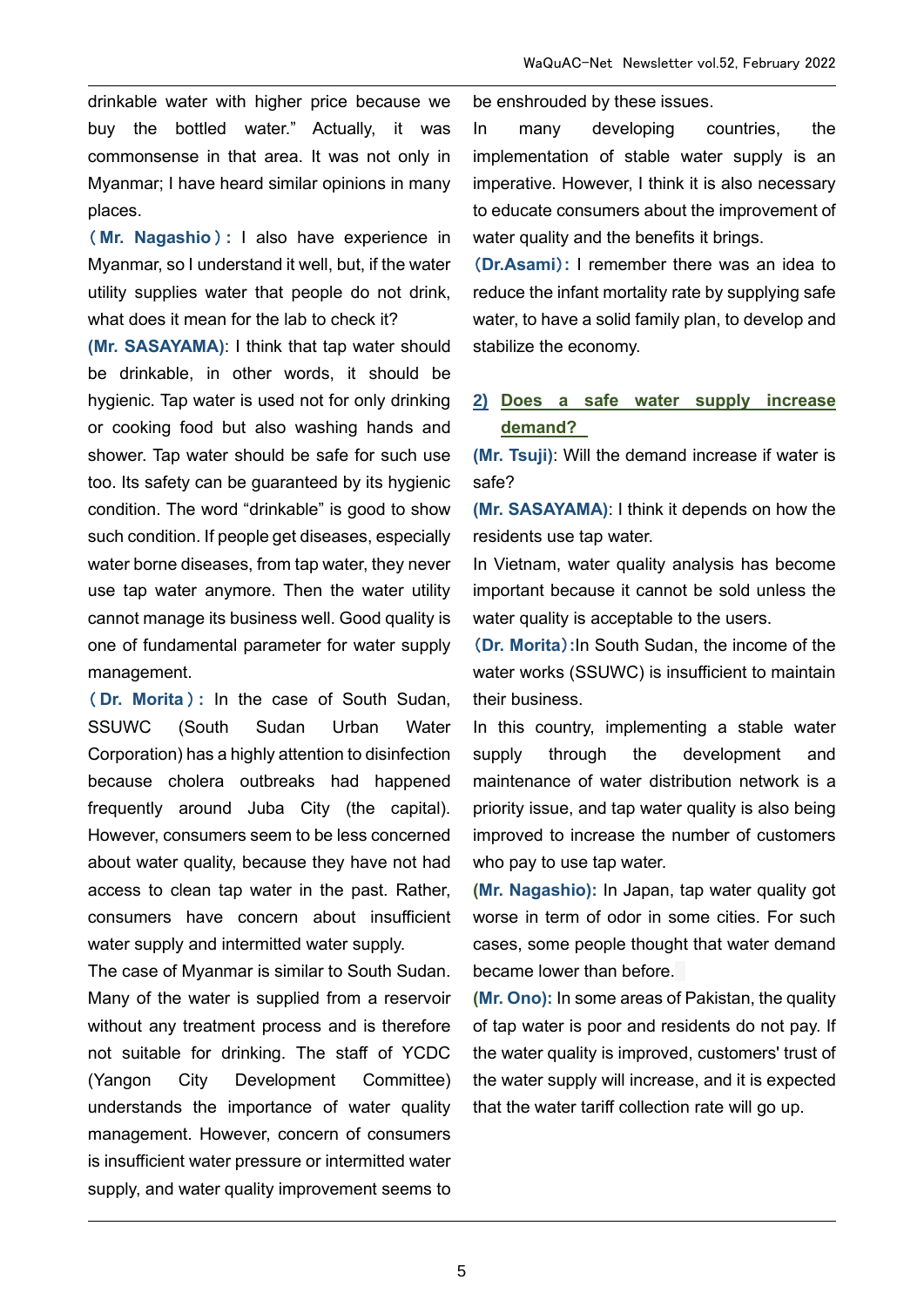### **3) Quality control of water services**

**(Mr. Nagashio):** Water utilities usually have their laboratory to guarantee the product quality by itself. They are responsible for explaining their management and water quality.

**(Mr. SASAYAMA)**: Significance of water quality analysis is to show the customers enough value of tap water for their money.

**(Dr. Kamegai):** 1) Laboratory has an obligation to report the accurate result of analysis, so that the lab must bear the necessary cost and assign the necessary staff members and train them.

2) Management of water quality analysis is essential in lab activities. Lab should refer to the reference/ standard material in analysis and check the accuracy for securing quality. It is not a problem that lab uses HACH machine or other simple method when lab ensures the quality management.

( **Dr. Morita** ) **:** In case of South Sudan and Yangon, the first step of water quality management is to ensure the safety of distributed water by disinfection.

( **Mr. Hirowatari** ) **:** I think that there may be differences in the water quality required by customers in each country, and I think that tailor-made water quality management is necessary.

### **4) Validity of water quality standards**

(**Dr. Morita**)For economic reasons, SSUWC in South Sudan analyzes four parameters (pH, EC, turbidity, and residual chlorine) that require only calibration reagents. This is also because these four parameters are the minimum required parameters for the operation management of water treatment plant and to ensure tap water quality.

(**Dr.Kamegai**)In many countries, the drinking water quality standards (DWQS) are determined based on WHO Guidelines for Drinking Water Quality. In some countries, they have their own DWQS, but they have no lab to measure all parameters.

Lab and management should consider the limit and capacity, then determine the monitoring parameters in their own lab. Outsourcing is one of options.

**(Mr. SASAYAMA)**: The least parameters to be analyzed at the center laboratory must be parameters which can be controlled by treatment process, such as turbidity, TOC or organic matters, iron, etc. And harmful substances contained in raw water should be analyzed if possible.

(**Dr. Morita**)**:** Under the limited conditions, such as budget limitations, the minimum and realistic target of water quality laboratory is to ensure the water quality of disinfected "safe tap water".

**(Mr. SASAYAMA)**: In Cambodia, water quality staff had little awareness of what the water quality inspection was for. If they just mechanically inspect the water quality, the significance of the laboratory's existence will be lost.

(**Ms. Miyashita**)**:** In Samoa, the water quality standards were determined by the officials of Ministry of Health (MOH). But they didn't know about the water supply conditions in Samoa at all. There are parameters of agrichemicals in the standards, but some of them were not used in Samoa. The capacity development of the MOH or whatever the organization to determine the standards is also essential.

( **Dr.Asami** ) There were discussions in WHO about possibility to determine "Primary Water Quality Standard" with prioritizing the monitoring parameters in developing countries. But finally, it was denied because such an idea violates the policy of fairness in safe water accessibility.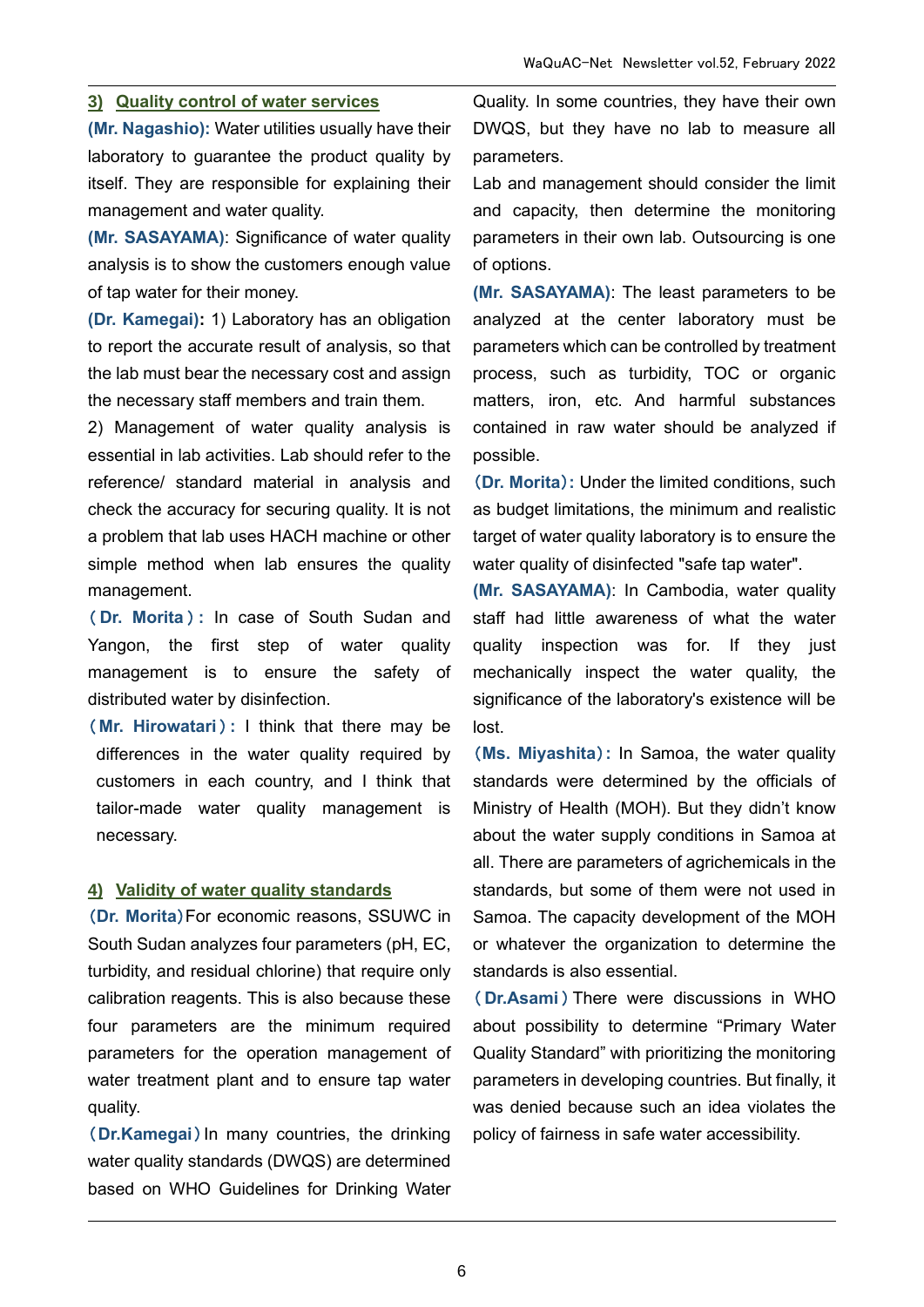## **5) Cost of water quality analysis center and its related problems**

**(Mr. Nagashio):** Income of water utility is decided from its supplied amount of water. So, raising the level of water quality management will cost more than lower level. Actually, cost for water quality is not so much in the whole cost of the business.



But the cost often seems higher than other section because its effect for income is not clear.

Then, the cost of water quality management is often target of budget reduction.

Previously, there was a plan to set up a joint laboratory for several nearby water utilities to reduce the costs of analytical instruments and staff. As a result of discussions among the engineers in charge, when considering who would guarantee the quality of the water which supplied to the customers, the Joint Laboratory did not proceed from the viewpoint of accountability.

On the other hand, looking at the water supply management as a whole, most of the costs are distribution pipelines, which account for about 70% of the total assets. The lab does not have a large initial investment as a whole.

**(Mr. Sasayama):** It must be considered that supply of gases and reagents is restricted in some regions and the cost of instruments and their maintenance. Human resource is also important subject.

**(Dr. Kamegai):** Lab has an obligation to report the accurate result of analysis, so that the lab must bear the necessary cost and assign the necessary staff members and training.

All lab chiefs I have met complained of lack of money and manpower. This is the reality in labs. **(Mr. Kiji):** In Bangladesh, a Japanese NPO,

*Participants of the 9th Webinar*

Asia Arsenic Network, brought in arsenic analysis equipment and analyzed it with good results. Regarding analysis, I think water utilities in developing countries can collaborate with NGOs and NPOs.

**(Dr. Asami):** There was a case that Tokyo Metropolitan Government granted the unused instruments to Bangladesh. It could be possible in universities, waterworks, etc. in Japan.

**(Mr. Nagashio):** There is a service to procure the expired equipment and utilize it in other entities. A similar business will be possible for developing countries.

**(Dr. Kamegai):** My suggestion on the lab strengthening

(1) Waterworks shall manage water quality. But it must be considered which parameters shall be measured by own lab.

(2) Outsourcing is one option

(3) Wider area cooperating system will be effective in betterment, i.e., cooperation of inter laboratories, inter countries, to exchange knowledge, sometimes lending equipment/ reagent, etc.

(4) Information sharing is important from supporting experts. Experts can provide information on new analytical method/equipment, quality control procedures, lab accreditation, proficiency test scheme, etc.